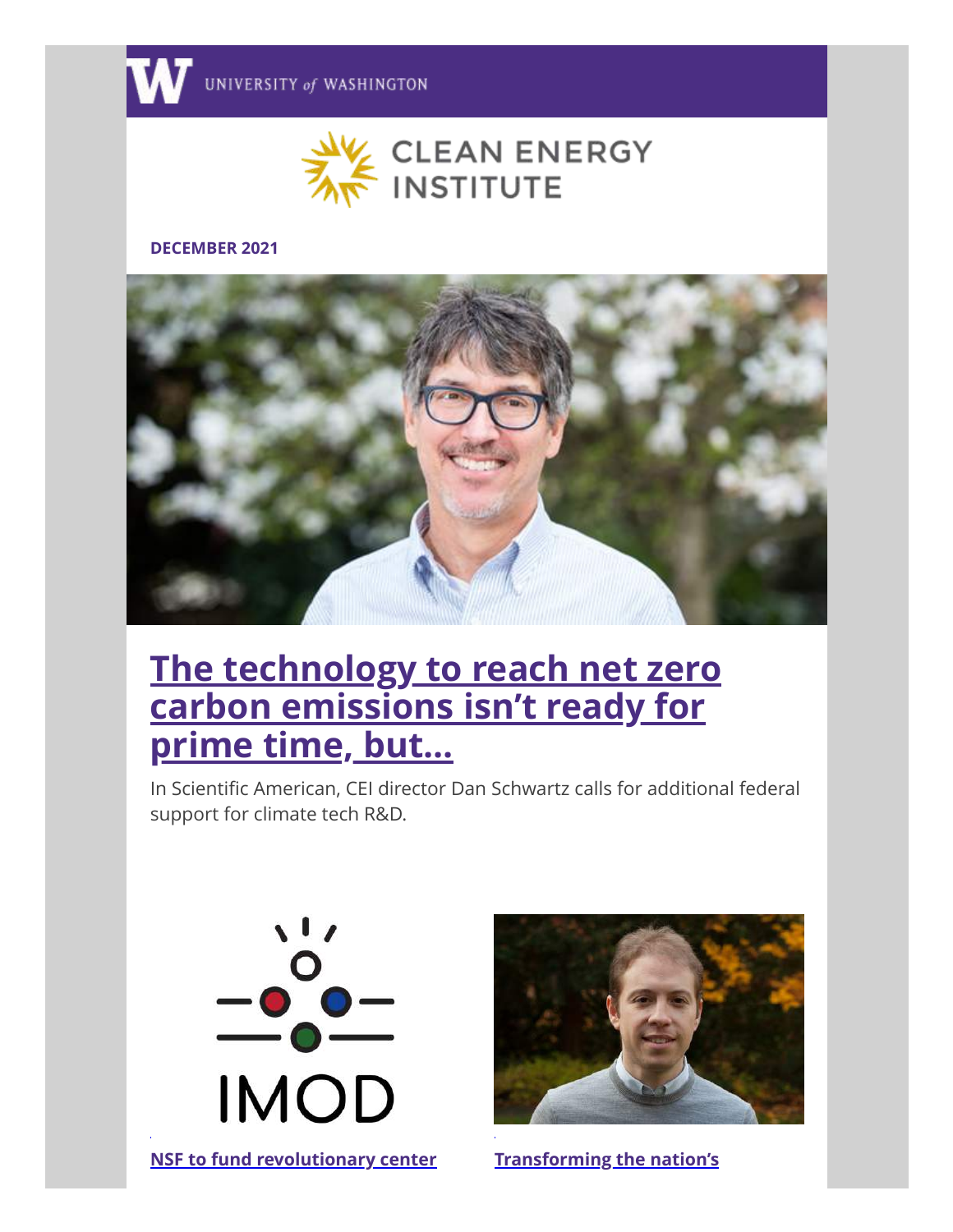## **[for optoelectronic, quantum](http://discover.uw.edu/ol/hk5Vd8XKdlhd6BYlut2oDfu_yniUI8zw7PEwRKa3gJtmjAVuYOPLdQyi0YIITsF0aPqZCAZNQ9ZlyQgFSqaGct0QvPBUDxyxVyn2jrLIT5hZP7F3yYd09qz4izlV847S1F_EDEwFc2RhOVTOOe121WyhNYg3TQLavD2H/jEtRcsLOKllNoVdlsbPWNb760SLBaZChtbtpBvmo18srlkZ7Zf-AahG92ZwBRd1iPKaQEgRdB58sxhlWHq2HeZZP9uBJAk68WSnmzaLfYZlLY_l109Ms8Lix12UJr96WgFPCAExDUWRtahKIZPI0gT7vPp8vUASO_2iOaoooiBccirZZ-6aGZZ-B3UGU7BTfwT-7FXBcw-O9_Eu7M796otEVkE0NsQIzZNGu82b16LYIoScB7bR4nTp7_cplL_Bs5TffDTK6ztqqZfBjd6Hmwu34htF8RUknptQqTUfkfHSwONLOcgh62kOagWIXIgJhCyJ_UOgrxQXWpC5rbfsEQSa2szk,) technologies**

CEI chief scientist David Ginger is the director of the new Center for Integration of Modern Optoelectronic Materials on [Demand \(IMOD\), backed by the National](http://discover.uw.edu/ol/hk5XdcXHdlhd6BYlut2oDfu_yniUI8zw7PEwRKa3gJtmjAVuYOPLdQyi0YIITsF0aPqZCAZNQ9ZlyQgFSqaGct0QvPBUDxyxVyn2jrLIT5hZP7F3yYd09qz4izlV847S1F_EDEwFc2RhOVfOMO113WmhNYg3TQLavD2H/j0tYcsHGL1lNoVdlsbPWK6Tim3jTbpvmtK56Rqjr2dsBzUd1L8H7FVnDvfVjKItifMSUNCMxMrdD5hpPHd-zbLlG7tpRIhjgTSLO2LGJXadEXLxy5tk58LiDzGszvdK7llnoXxwYGVs5NiyFZIo00G_oOqoPCinQ6laQMbEKqX0nhopcgJmBdpjk7WT32lf_4xicEQh64ZaOuUXpPYN6kdAHvWo0) Science Foundation with \$25M over five years.

# **[electrical grid to better support](http://discover.uw.edu/ol/hk5XcsDLdlhd6BYlut2oDfu_yniUI8zw7PEwRKa3gJtmjAVuYOPLdQyi0YIITsF0aPqZCAZNQ9ZlyQgFSqaGct0QvPBUDxyxVyn2jrLIT5hZP7F3yYd09qz4izlV847S1F_EDEwFc2RhOVfKP-Zy1GihNYg3TQLavD2H/j09XecbPLllNoVdlsbPWNb760TDDf9a9rPJ4DeKpwd8xzUR3deTbd0P9gdJfUZg9beeNDgxdF59kjQ1PG_KRMdIQqKQSVEy5TATrj6qHQrljaZhG-vNV5vi89Wowi_yjtX7qH1gJf1d8XQCJRrMJ3W_yKaF7T1C10HHsPYYZhHAHlZsQ3aS8coqw_lf2plKfxmDcHklw0dXPuFO2NrU_sYARkhAg3nkTKM_11G2RyZYugnYt4rtYniVg2-5Xec5ttwbaR3HS_p_ySO5saaU,) renewable energy**

CEI faculty member Brian Johnson, Washington Research Foundation Innovation Assistant Professor of Clean Energy, will co-lead the new UNiversal Interoperability for Grid-Forming Inverters Consortium (UNIFI), funded by a \$25M award from the U.S. Department of Energy.



# **[Elevating battery standards for the](http://discover.uw.edu/ol/hk5UdMLIdlhd6BYlut2oDfu_yniUI8zw7PEwRKa3gJtmjAVuYOPLdQyi0YIITsF0aPqZCAZNQ9ZlyQgFSqaGct0QvPBUDxyxVyn2jrLIT5hZP7F3yYd09qz4izlV847S1F_EDEwFc2RhOVfEOO941myhNYg3TQLavD2H/j0FQcMzNKllNoVdlsbPWNb760TbFc9a_uq91APnhxsAwl016Z6PKNET5icdYEpV_Z-iKFQcCCt1y1A1WHuGHeJMN_PpPRlW6XXbsi6jffMIRfL9n49Vu9PWI7E0dhuikoGjVWVYjSkRNRSe6S5k2kzrYFoAaWReo9lKYZ5I6rXAY1o8u3L-jfImso3yw01DN2iKBDVV4wJfI_AWWWctAg9o0qxV251ocUbXctCXqk7gTgBNu2u9A1Upk3PdZcN9_tzyaZyvO9qqhSO05V-arxdPorPcuaRwcmw,,) skies**

Astrolabe Analytics has won a U.S. Air Force Small Business Innovation Research grant to accelerate battery innovation for electric aviation.



## **[Balancing science with service](http://discover.uw.edu/ol/hk5WcM3Mdlhd6BYlut2oDfu_yniUI8zw7PEwRKa3gJtmjAVuYOPLdQyi0YIITsF0aPqZCAZNQ9ZlyQgFSqaGct0QvPBUDxyxVyn2jrLIT5hZP7F3yYd09qz4izlV847S1F_EDEwFc2RhOVfKMOZ10G6hNYg3TQLavD2H/j09YecHLKFlNoVdlsbPWNb760TbFc9a_uq91APnhxsAwl016Z6PNOU3uhtBYEpV_duqXBAwTFt12yRhQV_OQbpZJ-fASVEy5TATrj6qHQrljaZhG-vNV5vi89Wowi_yjtX7qH1gJf1d8XQCJRrMJ3W_yKaF7T1C10HHsPYYZhHAHlZsQ3aS8coqw_lf2plKfxmDcHklw0dXPuFO2NrU_sYARkhAg3nkTKM_11G2RyZYugnYt4rtYniVg2-5Xec5ttwbaR3HS_p_ySO5saaU,)**

CEI Graduate Fellow Shua Sanchez is exploring the frontiers of new materials while striving for justice in his community.

# **COMMUNITY & EVENTS**



**[Professor Lilo Pozzo joins Digital](http://discover.uw.edu/ol/hk5UeMLGdlhd6BYlut2oDfu_yniUI8zw7PEwRKa3gJtmjAVuYOPLdQyi0YIITsF0aPqZCAZNQ9ZlyQgFSqaGct0QvPBUDxyxVyn2jrLIT5hZP7F3yYd09qz4izlV847S1F_EDEwFc2RhOVTPMehw12mhNYg3TQLavD2H/jEpZd8TML1lNoVdlsbPWIKXimCaOaIur9bNvDrji1oBsiRovPbyWdxO2x8NDE5Q3dvqRE08cGpxujQgVCu-PZo8N8PpUBVL_TDP6zaTeZplBY71y0Ixj8Km33C9artKLnFvzHl8xQ2NjalvMP-x41mS_aMd2EVbfqCKUYd97z31f0OlXj8b-LuLmriPm-E_S0yGBPwxQ0OyDxmmaPq1zy84stXQFyXEBX8bg9DL45KwcrzIU-cUu3wl2x6Ric_tC6j6BXx77vIDoafxldKK9qeb3mKt6eUcd3tcEY2PkPQ_hAICiVXdbpgOhxzEOGA47CTNtUbkluBuu7W1NIMQdfy-Zigx6w2p2wPtAi7jioSWWbnrBLw,,) [Meet CEI's 2021-2022 graduate](http://discover.uw.edu/ol/hk5XdMPLdlhd6BYlut2oDfu_yniUI8zw7PEwRKa3gJtmjAVuYOPLdQyi0YIITsF0aPqZCAZNQ9ZlyQgFSqaGct0QvPBUDxyxVyn2jrLIT5hZP7F3yYd09qz4izlV847S1F_EDEwFc2RhOVfIP-px3GuhNYg3TQLavD2H/j01XdcXHLVlNoVdlsbPWNb760TbFc9a_uq91APnhxsAwl016Z6PfPU7_hNYeQ585cdaKDglNPqRM2CBtPNKhZdBZ1_9oKmCTfxnZlrbdUKteSLJn881IpvqwwVFduo6wuFbhAU40WCljdCCJYok3iwTjNbR1DBXe0C6TH58uqTxc17IO7L7-V-Sk1iKkw23zuRqNAwkr7-uQwQyqG85FiO4OklMBsVcjKvWl-mD22KwvriA53vw,)**